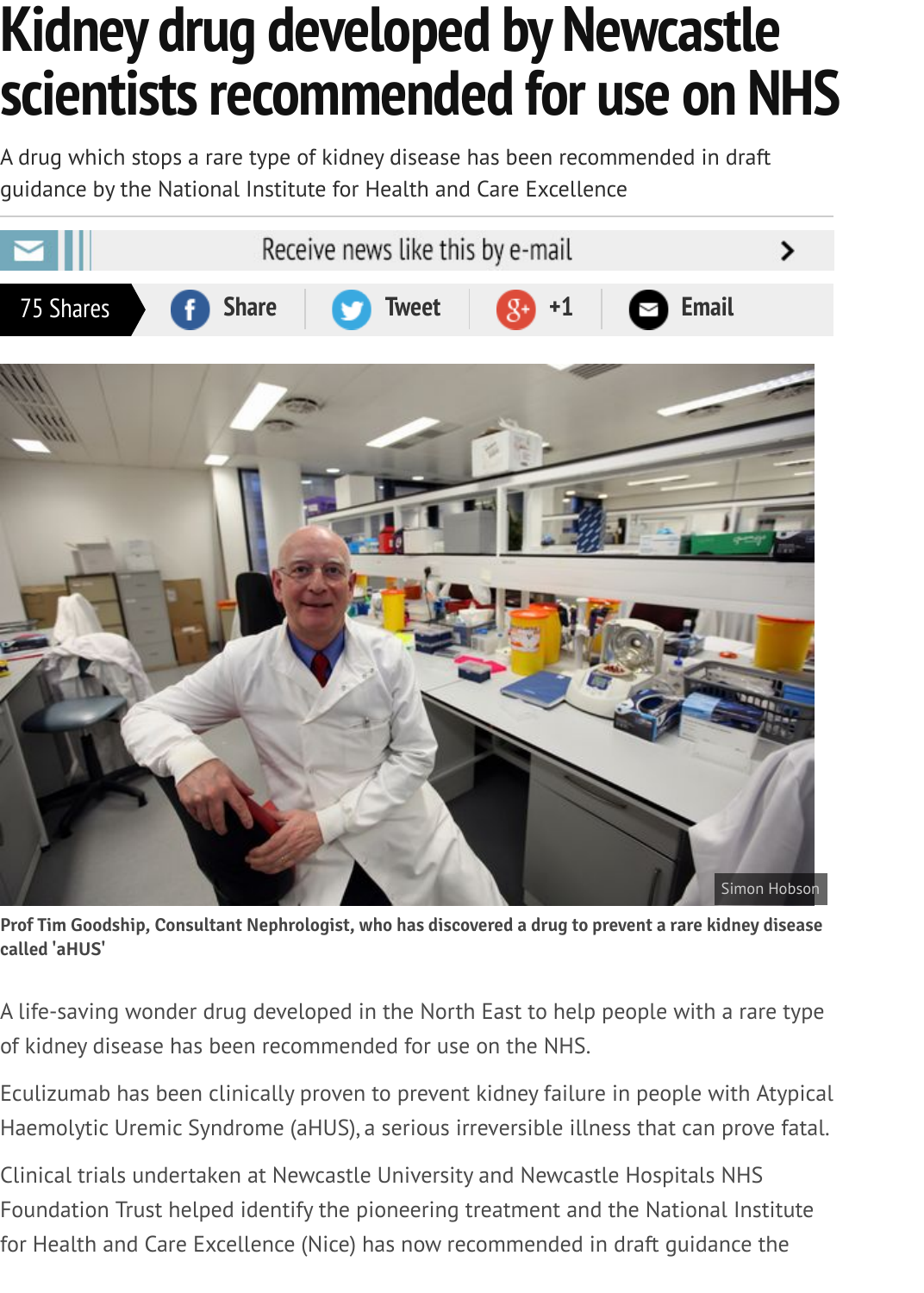drug for use on the National Health Service in England.

Tim Goodship, professor of renal medicine at The Institute of Human Genetics in Newcastle, who is internationally respected in the field, has been instrumental in the development of the drug.

He said: "We welcome Nice's draft recommendation – if ratified it will make a huge difference to patients affected by a disease which leaves them very little choice other than to spend their lives on dialysis.

"Nice's draft recommendation, if ratified, will ensure that aHUS patients in England are now guaranteed access to treatment with eculizumab when they need it for as long as they need it.

"Research undertaken at both Newcastle University and the Newcastle upon Tyne Hospitals NHS Foundation Trust has been central to finding such an effective treatment for the disease. I am very proud that research in the North East has led to such a breakthrough."

Around 140 people in England have been diagnosed with aHUS, but it is estimated that at least another 140 people may remain undiagnosed.



**Shaun McCowie who suffers from aHUS, a genetic kidney disease**

Eculizumab, also known as Soliris, has been proven to prevent kidney failure in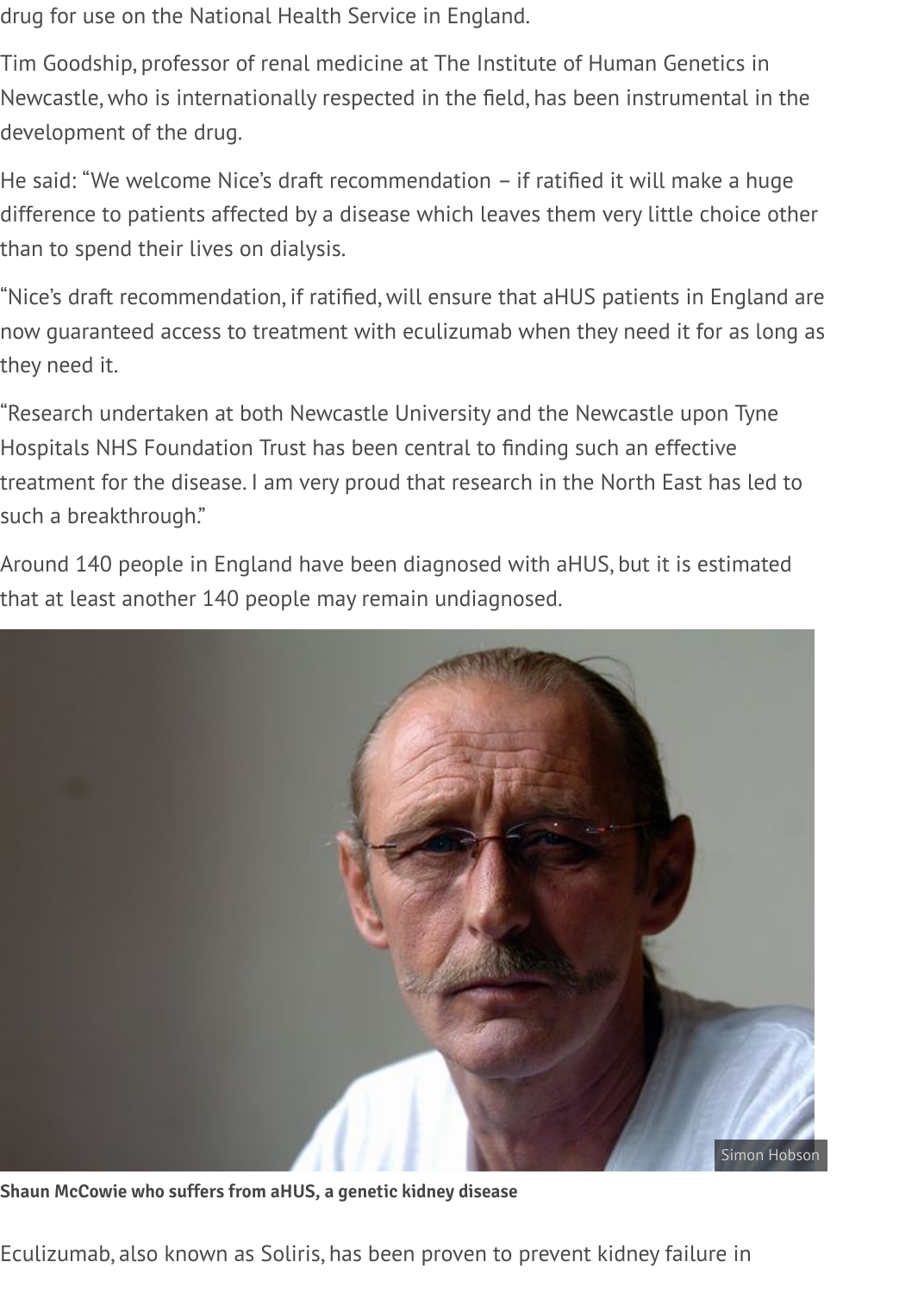patients with recent onset aHUS as it stops unnecessary cell damage. Results from clinical trials revealed that the drug is the best first-line of treatment for patients as it prevents kidney damage by blocking an immune protein called 'complement'.

If Nice's draft recommendation is approved, any patient who presents with aHUS, or any aHUS patients who need a kidney transplant, will receive the drug. Without it their kidneys would fail, and as there is no other effective treatment available, patients would have no choice but to start a gruelling dialysis routine to stay alive.

Shaun McCowie knows first-hand how devastating aHUS can be as he has the condition and it has killed seven members of his family.

Earlier this year, the 52-year-old received a life-saving kidney transplant and continues to be on eculizumab. He had been on dialysis for 25 years prior to his transplant and the new kidney has transformed his life.

In the past kidney transplants for patients with aHUS have been a waste of resources as there is a 50% to 80% rate of organ rejection due to recurrent disease. Eculizumab will ensure that this does not happen in the future.

Father-of-one Shaun, from Heaton, Newcastle, a abuse and bereavement councillor, said: "The Nice draft guidance is a major step forward in the treatment of aHUS. It is offering an awful lot of hope to those people who have the condition. I don't think I'd have been able to continue much longer on dialysis as my health was deteriorating.

"It is fantastic that the treatment has been developed in the North East. It is like sticking a pin in a world atlas and hitting the perfect place. The one saving grace in my life is that I'm under the medical care of Prof Goodship as he is world renowned in his specialism."

It has been reported that Eculizumab costs approximately £250,000 per patient per year.

Research funded by Kidney Research UK has been central to understanding aHUS and ultimately to finding an effective treatment for the disease. The charity is delighted by the recommendation.

Elaine Davies, director of research operations at Kidney Research UK, said: "We are thrilled with Nice's recommendation – eculizumab will help improve the quality of life and the outcome for patients with aHUS. Funding research into rare kidney diseases is vital to help improve patients' lives.

"Research funded by Kidney Research UK at Newcastle University has been central to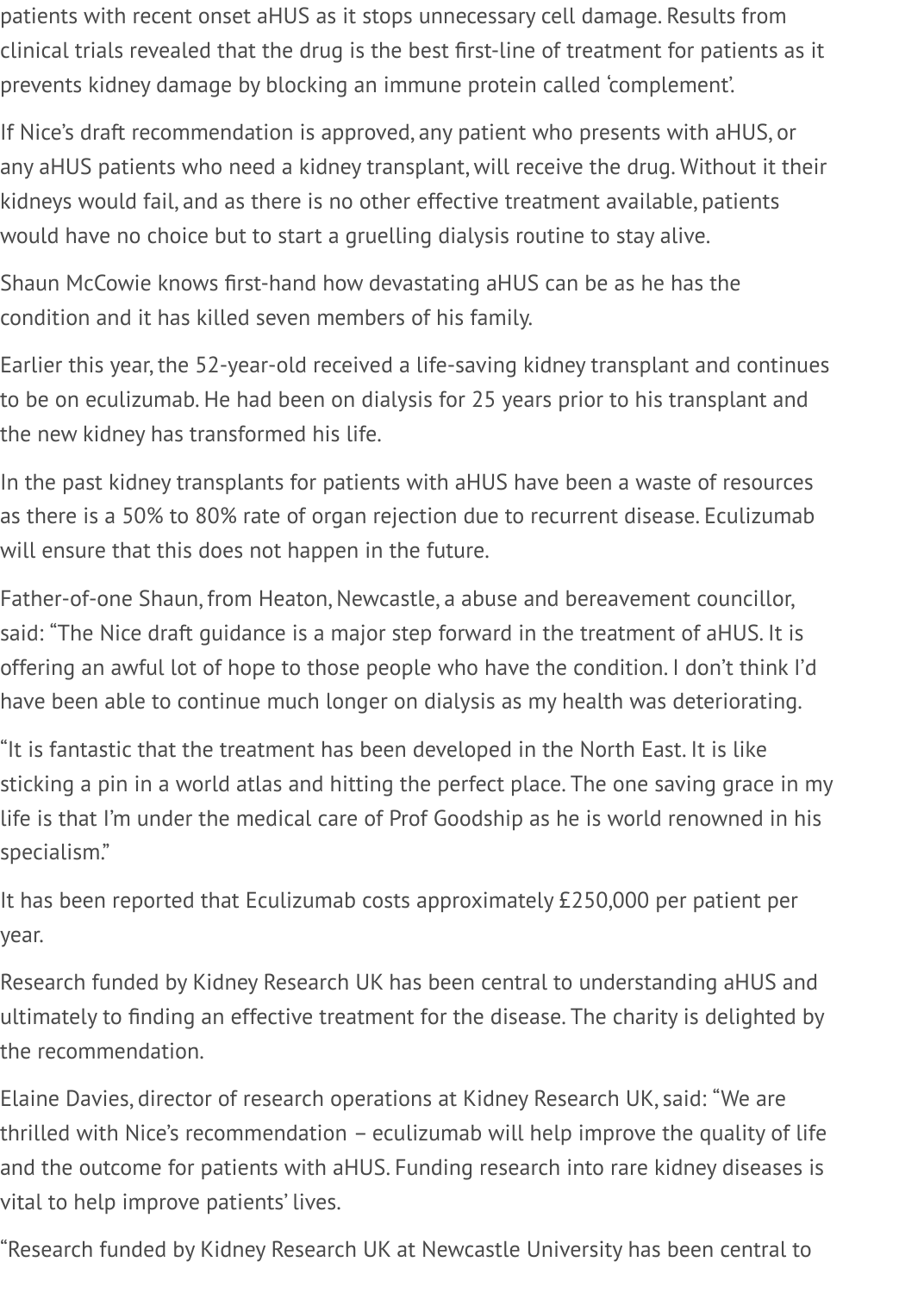

Northumberland County Hall move decision called in by…



The North East's top 200 businesses will be celebrated next…



Pioneering Newcastle University clinical trial welcomes…



North East Business Executive of the Year shortlists…

# Promoted Stories



Prostitution and the Internet: More Bang for your Buck

(The Economist)



Roy Keane left stunned by amazingly generous Eric Cantona… (Give Me Sport)



12 big IPOs coming soon (Hargreaves Lansdown)



30 Child Actors Who Died Way Before Their Time

(Celebrity Gossip Answers)



[Confirmed: £90,000-a](http://www.economist.com/news/briefing/21611074-how-new-technology-shaking-up-oldest-business-more-bang-your-buck)week Arsenal star diagnosed with…

(Give Me Sport)



10 Things You Don't [Know About All-Inclusive](http://www.givemesport.com/512462-roy-keane-reveals-touching-eric-cantona-gesture) a Big Comeback at Tech **Cruises** (EscapeHere)



[Sales Teams Are Making](http://www.hl.co.uk/news/articles/the-top-ipos-of-2014) Firms (Entrepreneur)



Say Goodbye to Your [Spreadsheet – It's the](http://celebs.answers.com/scandals/30-child-actors-who-tragically-died-young) Age of the… (GetApp.com)

**Rec[ommended by](http://www.getapp.com/blog/accounting-app/)**